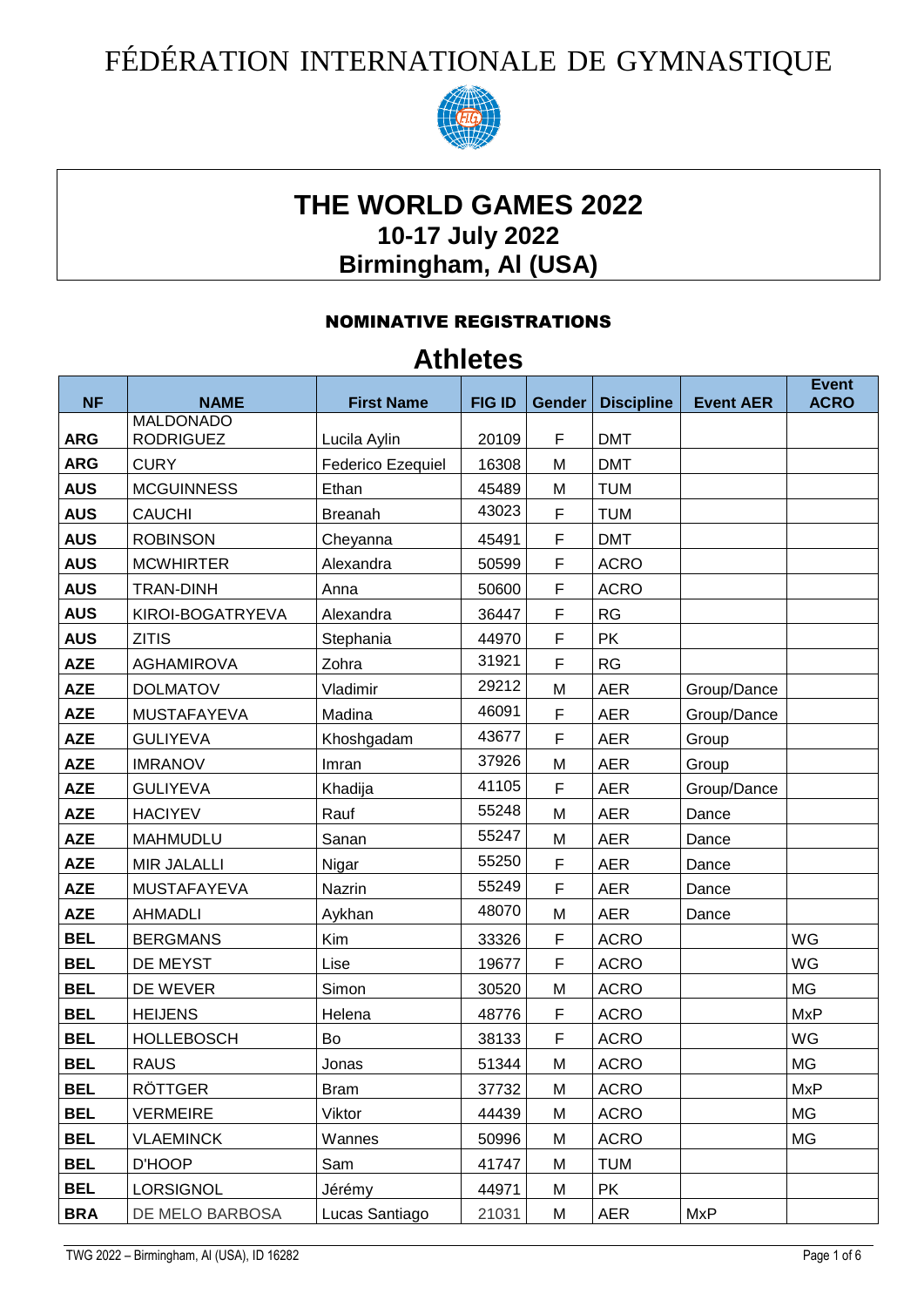| <b>NF</b>  | <b>NAME</b>              | <b>First Name</b>     | <b>FIG ID</b> | <b>Gender</b> | <b>Discipline</b> | <b>Event AER</b> | <b>Event</b><br><b>ACRO</b> |
|------------|--------------------------|-----------------------|---------------|---------------|-------------------|------------------|-----------------------------|
| <b>BRA</b> | <b>SANTOS SILVA</b>      | <b>Tamires Rebeca</b> | 21028         | F             | <b>AER</b>        | <b>MxP</b>       |                             |
| <b>BRA</b> | PASSOS NEIVA             | Ana Luísa             | 45446         | F             | <b>RG</b>         |                  |                             |
| <b>BUL</b> | <b>STOILOVA</b>          | Ana-Maria             | 15285         | F             | <b>AER</b>        | <b>MxP</b>       |                             |
| <b>BUL</b> | PAPAZOV                  | Antonio               | 15287         | M             | <b>AER</b>        | MxP/Trio         |                             |
| <b>BUL</b> | <b>PASHOVA</b>           | Darina                | 20225         | F             | <b>AER</b>        | Trio             |                             |
| <b>BUL</b> | <b>BAROTEV</b>           | Tihomir               | 15216         | M             | <b>AER</b>        | Trio             |                             |
| <b>BUL</b> | <b>KALEYN</b>            | Boryana               | 24418         | F             | RG                |                  |                             |
| <b>BUL</b> | <b>BREZALIEVA</b>        | Eva                   | 45142         | F             | RG                |                  |                             |
| <b>BUL</b> | <b>DIMITROV</b>          | Martin                | 51412         | M             | <b>PK</b>         |                  |                             |
| <b>CAN</b> | <b>THOMPSON</b>          | Justin                | 55539         | M             | <b>TUM</b>        |                  |                             |
| <b>CAN</b> | <b>SIMINIUC</b>          | Alexandra             | 46362         | $\mathsf F$   | <b>TUM</b>        |                  |                             |
| <b>CAN</b> | <b>LUPISH</b>            | Kieran                | 41126         | M             | <b>DMT</b>        |                  |                             |
| <b>CAN</b> | <b>FLYNN</b>             | Gabriella             | 49187         | F             | <b>DMT</b>        |                  |                             |
| <b>COL</b> | <b>VALENCIA GUERRERO</b> | Katherine             | 47697         | F             | <b>PK</b>         |                  |                             |
| <b>CZE</b> | <b>CHROMECEK</b>         | Martin                | 47307         | M             | <b>PK</b>         |                  |                             |
| <b>CZE</b> | <b>MERKOVA</b>           | Adela                 | 48001         | F             | <b>PK</b>         |                  |                             |
| <b>DEN</b> | <b>STEFFENSEN</b>        | Rasmus                | 33564         | M             | <b>TUM</b>        |                  |                             |
| <b>DEN</b> | <b>OERSKOV</b>           | Sara Ravnholt         | 19912         | F             | <b>TUM</b>        |                  |                             |
| <b>EGY</b> | <b>ELZAMEK</b>           | <b>Basel</b>          | 49190         | M             | <b>AER</b>        | <b>MxP</b>       |                             |
| <b>EGY</b> | <b>ELHENNAWY</b>         | Nora                  | 42472         | F             | <b>AER</b>        | <b>MxP</b>       |                             |
| <b>ESP</b> | <b>BRIGIDO</b>           | Nuria                 | 49310         | F             | <b>PK</b>         |                  |                             |
| <b>ESP</b> | <b>VIVAR</b>             | Aaron                 | 48094         | M             | <b>PK</b>         |                  |                             |
| <b>ESP</b> | <b>RODRÍGUEZ</b>         | Melania               | 24204         | F             | <b>DMT</b>        |                  |                             |
| <b>ESP</b> | <b>FRANCO</b>            | David                 | 24205         | M             | <b>DMT</b>        |                  |                             |
| <b>ESP</b> | <b>MARTINEZ</b>          | Javier                | 19945         | M             | <b>ACRO</b>       |                  | <b>MxP</b>                  |
| <b>ESP</b> | <b>MURCIA</b>            | Noa                   | 41355         | F             | <b>ACRO</b>       |                  | <b>MxP</b>                  |
| <b>ESP</b> | <b>GOROSPE</b>           | Teresa                | 47600         | $\mathsf F$   | RG                |                  |                             |
| <b>FIN</b> | <b>AGHA</b>              | Linn                  | 29170         | F             | <b>AER</b>        | Group/Dance      |                             |
| <b>FIN</b> | <b>KIVELAE</b>           | Nea                   | 29173         | $\mathsf F$   | <b>AER</b>        | Group/Dance      |                             |
| <b>FIN</b> | <b>KOPONEN</b>           | Adeelia               | 47176         | $\mathsf F$   | <b>AER</b>        | Group/Dance      |                             |
| <b>FIN</b> | <b>LOEPPOENEN</b>        | Fiona                 | 44231         | F             | <b>AER</b>        | Dance            |                             |
| <b>FIN</b> | <b>RANTALA</b>           | Emilia                | 34401         | F             | <b>AER</b>        | Dance            |                             |
| <b>FIN</b> | <b>SEPPALAE</b>          | Kaisa                 | 44174         | F             | <b>AER</b>        | Group/Dance      |                             |
| <b>FIN</b> | <b>SOININEN</b>          | Siiri                 | 42711         | F             | <b>AER</b>        | Group/Dance      |                             |
| <b>FIN</b> | <b>VAINIO</b>            | Nea                   | 42785         | F             | <b>AER</b>        | Dance            |                             |
| <b>FIN</b> | <b>JAMIL</b>             | Elisabeth             | 43312         | F             | RG                |                  |                             |
| <b>FRA</b> | <b>LENCLOS</b>           | Maelys                | 40502         | F             | <b>AER</b>        | Trio             |                             |
| <b>FRA</b> | <b>LESTRUHAUT</b>        | Clara                 | 38334         | F             | <b>AER</b>        | Trio             |                             |
| <b>FRA</b> | <b>TROSSET</b>           | Victoria              | 44608         | F             | <b>AER</b>        | Trio             |                             |
| <b>FRA</b> | <b>DUBOIS</b>            | Valentin              | 44979         | F             | <b>PK</b>         |                  |                             |
| <b>FRA</b> | <b>BRIERE-VETILLARD</b>  | Candy                 | 34349         | F             | <b>TUM</b>        |                  |                             |
| <b>FRA</b> | <b>DURIEZ</b>            | Axel                  | 41622         | M             | <b>TUM</b>        |                  |                             |
| <b>GBR</b> | MORRIS-HUNT              | Andrew                | 42332         | M             | <b>ACRO</b>       |                  | <b>MG</b>                   |
| <b>GBR</b> | GOLD                     | <b>Bradley</b>        | 42084         | M             | <b>ACRO</b>       |                  | MG                          |
| <b>GBR</b> | <b>GRAY</b>              | Finlay                | 30723         | M             | <b>ACRO</b>       |                  | MG                          |
| <b>GBR</b> | <b>GOONESEKERA</b>       | Archie                | 42331         | M             | <b>ACRO</b>       |                  | MG                          |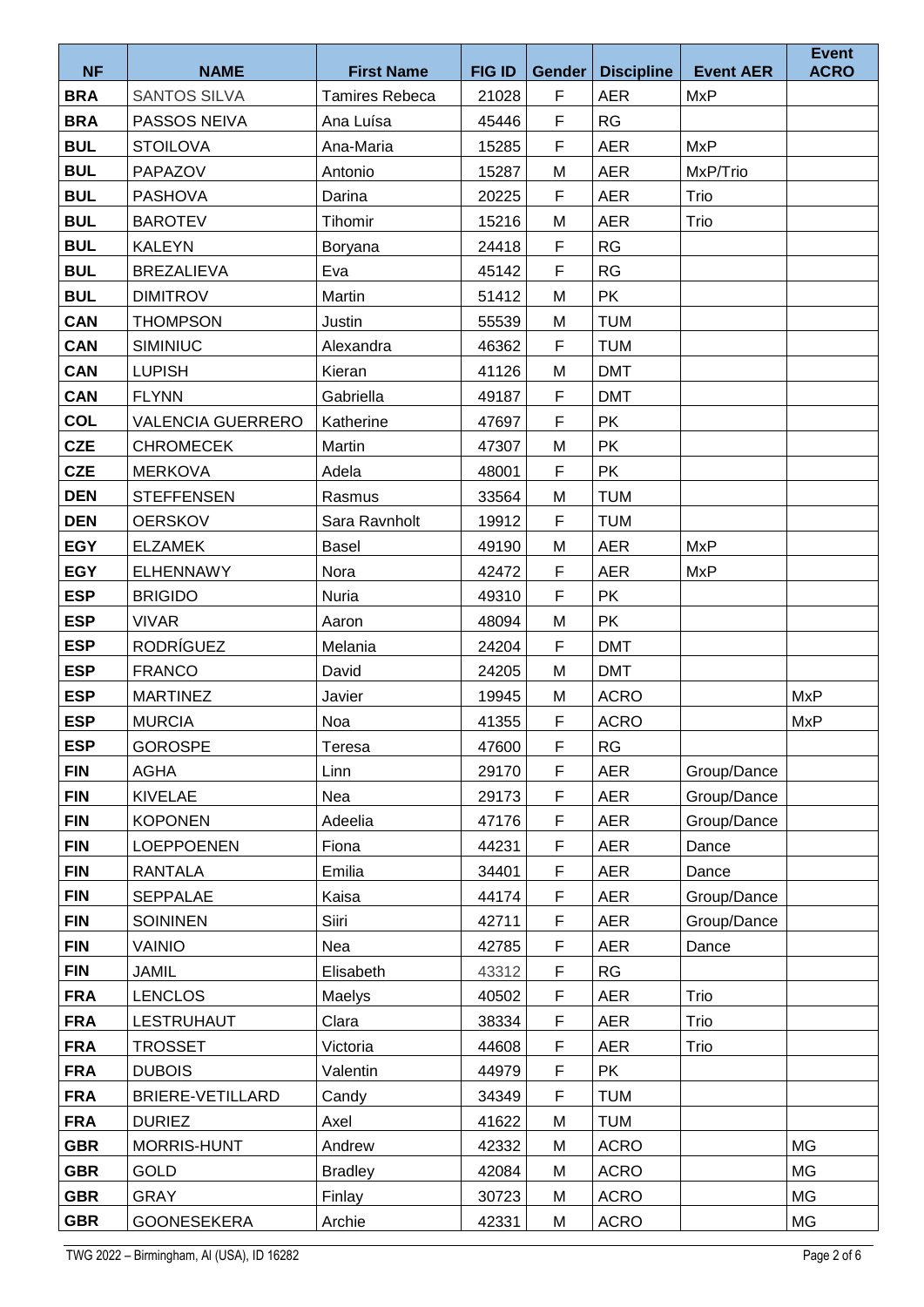|                          |                                      |                              |                        |                    |                                  |                  | <b>Event</b><br><b>ACRO</b> |
|--------------------------|--------------------------------------|------------------------------|------------------------|--------------------|----------------------------------|------------------|-----------------------------|
| <b>NF</b><br><b>GBR</b>  | <b>NAME</b><br><b>CLARK</b>          | <b>First Name</b><br>William | <b>FIG ID</b><br>49887 | <b>Gender</b><br>M | <b>Discipline</b><br><b>ACRO</b> | <b>Event AER</b> | <b>MP</b>                   |
| <b>GBR</b>               | <b>CURTIS-LAWRENCE</b>               |                              | 49717                  | M                  | <b>ACRO</b>                      |                  | <b>MP</b>                   |
| <b>GBR</b>               | <b>KEALY</b>                         | Harley                       | 24664                  | F                  | <b>TUM</b>                       |                  |                             |
| <b>GBR</b>               | <b>PADDOCK</b>                       | Megan                        | 24482                  | M                  | <b>TUM</b>                       |                  |                             |
|                          |                                      | Jayon                        |                        | F                  | <b>DMT</b>                       |                  |                             |
| <b>GBR</b>               | <b>WAY</b>                           | Kirsty<br>Omo                | 29188                  |                    | <b>DMT</b>                       |                  |                             |
| <b>GBR</b><br><b>GBR</b> | <b>AIKEREMIOKHA</b><br><b>NELMES</b> | David                        | 41071<br>44974         | M<br>M             | <b>PK</b>                        |                  |                             |
| <b>GEO</b>               | <b>KETEVAN</b>                       | <b>ARBOLISHVILI</b>          |                        | F                  | RG                               |                  |                             |
| <b>GER</b>               | <b>SCHMIDT</b>                       | Daniel                       | 35269<br>6264          | M                  | <b>DMT</b>                       |                  |                             |
| <b>GER</b>               | <b>QUINDEL</b>                       | Antonia                      | 34722                  | F                  | <b>DMT</b>                       |                  |                             |
| <b>GER</b>               | <b>BLINTSOV</b>                      | Daniel                       | 33725                  | M                  | <b>ACRO</b>                      |                  | <b>MxP</b>                  |
| <b>GER</b>               | <b>SCHUETZE</b>                      | Pia                          | 35192                  | F                  | <b>ACRO</b>                      |                  | <b>MxP</b>                  |
| <b>GER</b>               | <b>KOEDEL</b>                        | Ben                          | 48878                  | M                  | <b>ACRO</b>                      |                  | <b>MG</b>                   |
| <b>GER</b>               | <b>KOEDEL</b>                        |                              | 48879                  | M                  | <b>ACRO</b>                      |                  | <b>MG</b>                   |
| <b>GER</b>               | <b>KUEHNE</b>                        | Danny<br>Vincent             | 19476                  | M                  | <b>ACRO</b>                      |                  | <b>MG</b>                   |
| <b>GER</b>               | <b>MAEDLER</b>                       | Tom                          | 24335                  | M                  | <b>ACRO</b>                      |                  | <b>MG</b>                   |
| <b>GER</b>               | <b>PETRI</b>                         | Lea                          | 54298                  | F                  | <b>ACRO</b>                      |                  | <b>WP</b>                   |
| <b>GER</b>               | DE VIVO                              | Gina                         | 54299                  | F                  | <b>ACRO</b>                      |                  | <b>WP</b>                   |
| <b>GRE</b>               | <b>THEODORIDISS</b>                  | loakeim                      | 53242                  | M                  | <b>PK</b>                        |                  |                             |
| <b>HUN</b>               | <b>BALI</b>                          | Dániel                       | 14379                  | M                  | <b>AER</b>                       | <b>MxP</b>       |                             |
| <b>HUN</b>               | <b>FARKAS</b>                        | <b>Balázs Albert</b>         | 18631                  | M                  | <b>AER</b>                       | Trio             |                             |
| <b>HUN</b>               | HAJDÚ                                | Kata                         | 23024                  | F                  | <b>AER</b>                       | Dance            |                             |
| <b>HUN</b>               | LŐCSEI                               | Zoltán                       | 34355                  | M                  | <b>AER</b>                       | Group            |                             |
| <b>HUN</b>               | <b>MAKRANSZKI</b>                    | Anna Kata                    | 24372                  | F                  | <b>AER</b>                       | Dance            |                             |
| <b>HUN</b>               | <b>MAZÁCS</b>                        | Fanni                        | 14414                  | F                  | <b>AER</b>                       | <b>MxP</b>       |                             |
| <b>HUN</b>               | ÖKRÖS                                | Janka                        | 20978                  | F                  | <b>AER</b>                       | Dance            |                             |
| <b>HUN</b>               | <b>RUZICSKA</b>                      | Vanessza                     | 29379                  | F                  | <b>AER</b>                       | Dance            |                             |
| <b>HUN</b>               | <b>SIMON</b>                         | Zsófia                       | 28657                  | F.                 | <b>AER</b>                       | Dance            |                             |
| <b>HUN</b>               | <b>SZŐLLŐSI</b>                      | Panna                        | 15248                  | F                  | <b>AER</b>                       | Group            |                             |
| <b>HUN</b>               | <b>PIGNICZKI</b>                     | Fanni                        | 22031                  | F                  | RG                               |                  |                             |
| <b>ISR</b>               | <b>ATAMANOV</b>                      | Daria                        | 46808                  | F                  | <b>RG</b>                        |                  |                             |
| <b>ISR</b>               | <b>KATZ</b>                          | Adi Asya                     | 43259                  | F                  | <b>RG</b>                        |                  |                             |
| <b>ISR</b>               | <b>ALEINIK</b>                       | Nikol                        | 41419                  | F                  | <b>ACRO</b>                      |                  | Trio                        |
| <b>ISR</b>               | <b>HURVITZ</b>                       | Meshi                        | 33693                  | F                  | <b>ACRO</b>                      |                  | Trio                        |
| <b>ISR</b>               | <b>ZEITOUNEI</b>                     | Inbal                        | 33694                  | F                  | <b>ACRO</b>                      |                  | Trio                        |
| <b>ISR</b>               | <b>HORWITZ</b>                       | Adi                          | 44483                  | F                  | <b>ACRO</b>                      |                  | <b>MxP</b>                  |
| <b>ISR</b>               | WEISSMAN                             | Meron                        | 42816                  | M                  | <b>ACRO</b>                      |                  | MxP                         |
| <b>ISR</b>               | <b>BANUZ</b>                         | Hen                          | 42818                  | M                  | <b>ACRO</b>                      |                  | Group                       |
| <b>ISR</b>               | <b>BORODIN</b>                       | Lior                         | 48515                  | M                  | <b>ACRO</b>                      |                  | Group                       |
| <b>ISR</b>               | <b>DAUS</b>                          | Amir                         | 52047                  | M                  | <b>ACRO</b>                      |                  | Group                       |
| <b>ISR</b>               | <b>OFFIR</b>                         | Tomer                        | 40830                  | M                  | <b>ACRO</b>                      |                  | Group                       |
| <b>ITA</b>               | <b>ALIGHIERI</b>                     | Nicole                       | 52453                  | F                  | <b>AER</b>                       | Dance            |                             |
| <b>ITA</b>               | <b>BLASI</b>                         | Francesco                    | 42111                  | M                  | AER                              | Dance            |                             |
| <b>ITA</b>               | <b>BULLO</b>                         | Anna                         | 29584                  | F                  | <b>AER</b>                       | <b>MxP</b>       |                             |
| <b>ITA</b>               | CAVALLERI                            | Sofia                        | 34384                  | F                  | <b>AER</b>                       | Dance            |                             |
| <b>ITA</b>               | <b>CIURLANTI</b>                     | Arianna                      | 32482                  | F                  | <b>AER</b>                       | Dance            |                             |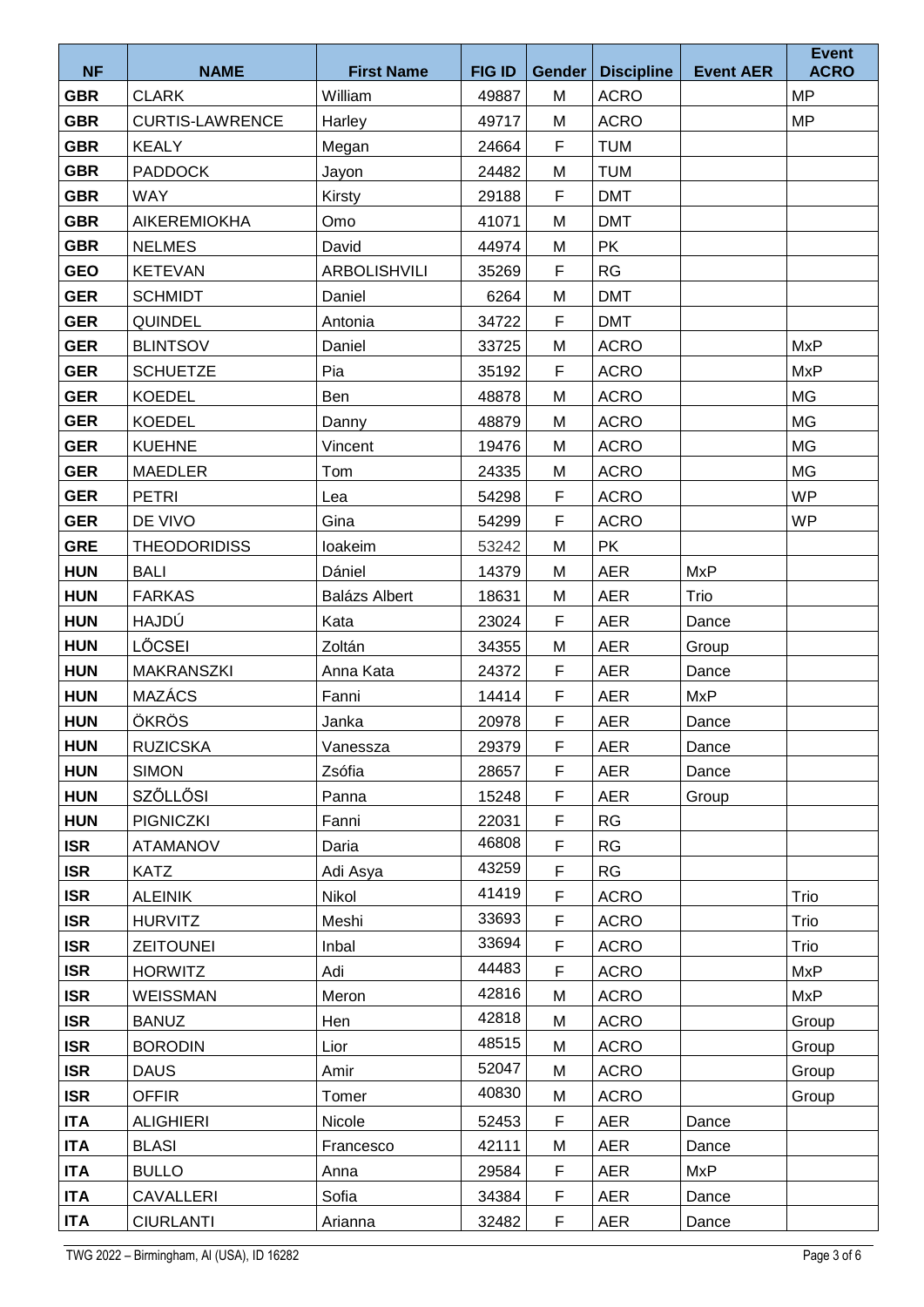|                          |                                   |                     |                |               |                          |                  | <b>Event</b> |
|--------------------------|-----------------------------------|---------------------|----------------|---------------|--------------------------|------------------|--------------|
| <b>NF</b>                | <b>NAME</b>                       | <b>First Name</b>   | <b>FIG ID</b>  | <b>Gender</b> | <b>Discipline</b>        | <b>Event AER</b> | <b>ACRO</b>  |
| <b>ITA</b>               | <b>COLNAGO</b>                    | Andrea              | 42219          | M             | <b>AER</b>               | Dance            |              |
| <b>ITA</b>               | <b>CUTINI</b>                     | Sara<br>Matteo      | 42031<br>42033 | F             | <b>AER</b>               | Trio             |              |
| <b>ITA</b>               | <b>FALERA</b>                     |                     |                | M<br>F        | <b>AER</b>               | Group            |              |
| <b>ITA</b>               | <b>LAURINO</b>                    | Gaia                | 47093          |               | <b>AER</b>               | Dance            |              |
| <b>ITA</b>               | <b>NACCI</b><br><b>PATTERI</b>    | Davide              | 32602          | M             | <b>AER</b>               | Trio             |              |
| <b>ITA</b>               | <b>PETTINARI</b>                  | Marcello<br>Alice   | 29579<br>42217 | M<br>F        | <b>AER</b><br><b>AER</b> | <b>MxP</b>       |              |
| <b>ITA</b>               |                                   |                     | 42327          | F             | <b>AER</b>               | Dance            |              |
| <b>ITA</b><br><b>ITA</b> | <b>REXHEPI</b><br><b>SEBASTIO</b> | Lucrezia            |                | M             | <b>AER</b>               | Dance<br>Trio    |              |
| <b>ITA</b>               | <b>CONSOLINI</b>                  | Francesco<br>Andrea | 32603<br>51155 | M             | <b>PK</b>                |                  |              |
| <b>ITA</b>               | <b>BALDASSARRI</b>                | Milena              | 32234          | $\mathsf F$   | RG                       |                  |              |
| <b>ITA</b>               | <b>RAFFAELI</b>                   | Sofia               | 40438          | F             | <b>RG</b>                |                  |              |
| <b>JPN</b>               | <b>SUZUKI</b>                     | Naruha              | 48231          | F             | <b>RG</b>                |                  |              |
| <b>JPN</b>               | <b>TAGUCHI</b>                    | Hisano              | 48132          | F             | RG                       |                  |              |
| <b>JPN</b>               | <b>MATAYOSHI</b>                  | Kento               | 21671          | M             | <b>TUM</b>               |                  |              |
| <b>JPN</b>               | <b>KITAORI</b>                    | Eri                 | 23898          | F             | <b>TUM</b>               |                  |              |
| <b>JPN</b>               | <b>TANIGUCHI</b>                  | Ryohei              | 23894          | M             | <b>DMT</b>               |                  |              |
| <b>JPN</b>               | <b>KATSUNORI</b>                  | Shion               | 48281          | M             | <b>PK</b>                |                  |              |
| <b>JPN</b>               | <b>IZUMI</b>                      | Hikari              | 44981          | F             | <b>PK</b>                |                  |              |
| <b>KAZ</b>               | DIL                               | Daniyel             | 28777          | M             | <b>ACRO</b>              |                  | <b>MP</b>    |
| <b>KAZ</b>               | <b>SHULYAR</b>                    | Vadim               | 28786          | M             | <b>ACRO</b>              |                  | <b>MP</b>    |
| <b>KAZ</b>               | <b>RUDAKOVA</b>                   | Alexandra           | 41498          | F             | <b>ACRO</b>              |                  | <b>WP</b>    |
| <b>KAZ</b>               | <b>TALGAT</b>                     | Damira              | 41499          | F             | <b>ACRO</b>              |                  | <b>WP</b>    |
| <b>KOR</b>               | <b>JOOWON</b>                     | Kim                 | 34929          | F             | <b>RG</b>                |                  |              |
| <b>MEX</b>               | RODRIGUEZ ALVAREZ                 | Javier              | 53515          | M             | <b>PK</b>                |                  |              |
| <b>NED</b>               | <b>MAN</b>                        | Noa                 | 52396          | F             | <b>PK</b>                |                  |              |
| <b>NED</b>               | <b>ABRAHAMS</b>                   | Michael             | 24381          | M             | <b>DMT</b>               |                  |              |
| <b>NED</b>               | <b>HUITEMA</b>                    | Sarai               | 53092          | F.            | <b>ACRO</b>              |                  | Group        |
| <b>NED</b>               | <b>KOSTER</b>                     | Anna                | 43361          | F             | <b>ACRO</b>              |                  | Group        |
| <b>NED</b>               | DE GRAAF                          | Esmee               | 51338          | F             | <b>ACRO</b>              |                  | Group        |
| <b>NZL</b>               | <b>DIBB</b>                       | Bronwyn             | 23760          | F             | <b>DMT</b>               |                  |              |
| <b>POL</b>               | <b>BRYSKIEWICZ</b>                | <b>KAMILA</b>       | 41174          | F             | <b>ACRO</b>              |                  | <b>WP</b>    |
| <b>POL</b>               | <b>KAMINSKA</b>                   | <b>ZOFIA</b>        | 47704          | F             | <b>ACRO</b>              |                  | <b>WP</b>    |
| <b>POL</b>               | <b>ZUREK</b>                      | <b>SANDRA</b>       | 42599          | F             | <b>TUM</b>               |                  |              |
| <b>POR</b>               | <b>COUTINHO</b>                   | Maria               | 21231          | F             | <b>AER</b>               | Dance            |              |
| <b>POR</b>               | <b>BRANDÃO</b>                    | Beatriz             | 23946          | F             | <b>AER</b>               | Dance            |              |
| <b>POR</b>               | <b>ALMEIDA</b>                    | Joana Inês          | 31779          | F             | AER                      | Dance            |              |
| <b>POR</b>               | <b>MATOS</b>                      | Joana               | 31681          | F             | <b>AER</b>               | Dance            |              |
| <b>POR</b>               | CRUZ                              | Carolina            | 28869          | F             | <b>AER</b>               | Dance            |              |
| <b>POR</b>               | <b>SANTOS</b>                     | Carolina            | 36182          | F             | AER                      | Dance            |              |
| <b>POR</b>               | <b>SILVA</b>                      | <b>Bruna</b>        | 40652          | F             | <b>AER</b>               | Dance            |              |
| <b>POR</b>               | <b>DIOGO</b>                      | Diana               | 28812          | F             | <b>AER</b>               | Dance            |              |
| <b>POR</b>               | ROMÃO                             | Tiago               | 55225          | M             | <b>DMT</b>               |                  |              |
| <b>POR</b>               | GAGO                              | Diana               | 42720          | F             | <b>DMT</b>               |                  |              |
| <b>POR</b>               | GIRÃO                             | Matilde             | 42708          | F             | <b>TUM</b>               |                  |              |
| <b>POR</b>               | <b>PALMA</b>                      | André               | 42718          | M             | <b>TUM</b>               |                  |              |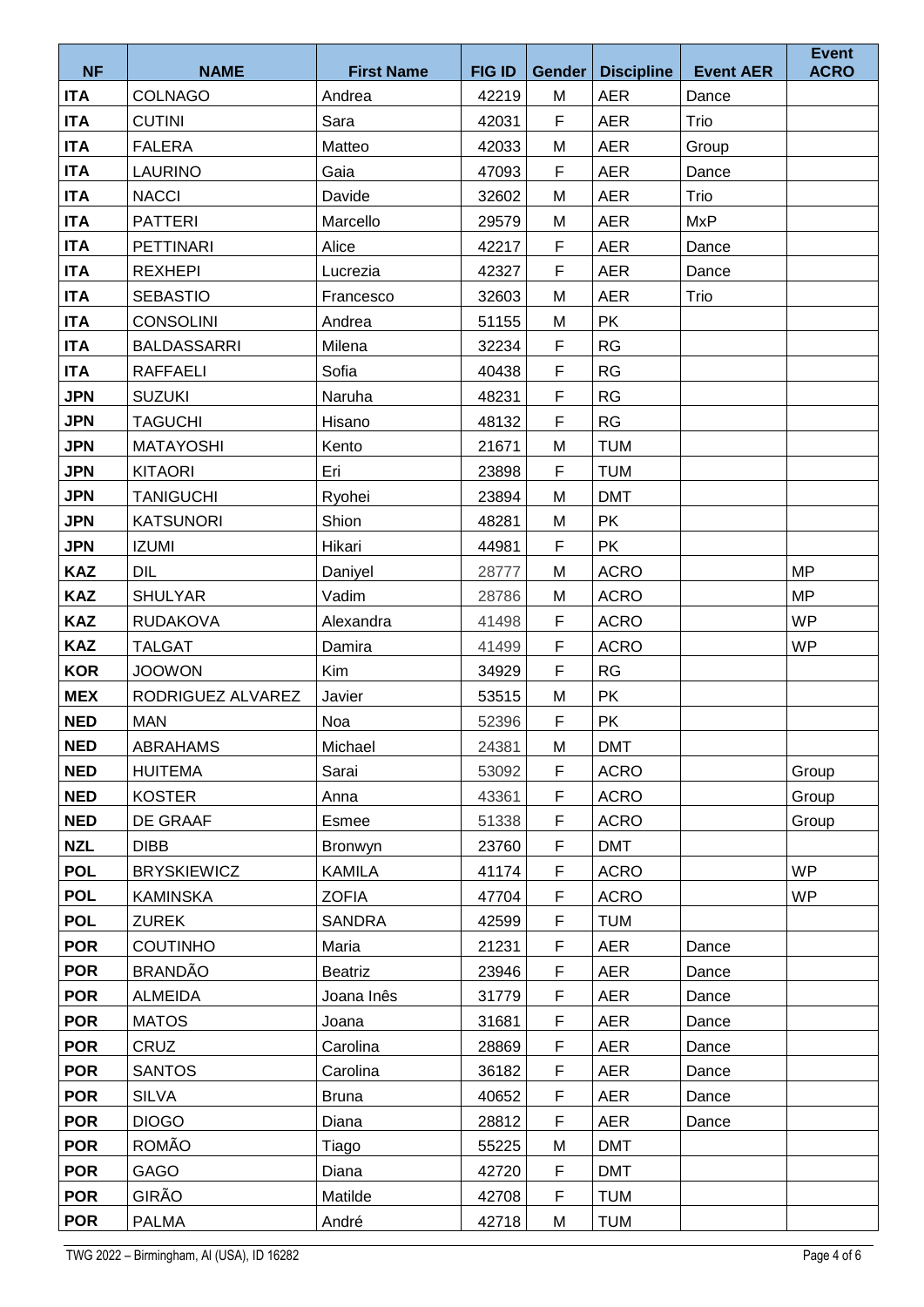|            |                     |                    |               |                     |                   |                  | <b>Event</b> |
|------------|---------------------|--------------------|---------------|---------------------|-------------------|------------------|--------------|
| <b>NF</b>  | <b>NAME</b>         | <b>First Name</b>  | <b>FIG ID</b> | Gender              | <b>Discipline</b> | <b>Event AER</b> | <b>ACRO</b>  |
| <b>POR</b> | <b>MAIA</b>         | Francisca          | 33816         | $\mathsf F$         | <b>ACRO</b>       |                  | WG           |
| <b>POR</b> | <b>CARNEIRO</b>     | <b>Beatriz</b>     | 33819         | $\mathsf F$         | <b>ACRO</b>       |                  | WG           |
| <b>POR</b> | <b>SEQUEIRA</b>     | Barbara            | 17485         | F<br>$\overline{F}$ | <b>ACRO</b>       |                  | WG           |
| <b>POR</b> | MARVÃO              | Maria              | 48680         |                     | <b>ACRO</b>       |                  | <b>MxP</b>   |
| <b>POR</b> | <b>CARDOSO</b>      | <b>Dinis</b>       | 42121         | M                   | <b>ACRO</b>       |                  | <b>MxP</b>   |
| <b>POR</b> | <b>BECO</b>         | Fabio              | 42112         | M                   | <b>ACRO</b>       |                  | <b>MP</b>    |
| <b>POR</b> | <b>RAMALHO</b>      | <b>Bruno</b>       | 42116         | M                   | <b>ACRO</b>       |                  | <b>MP</b>    |
| <b>POR</b> | <b>TEIXEIRA</b>     | Ana                | 46963         | F                   | <b>ACRO</b>       |                  | <b>WP</b>    |
| <b>POR</b> | <b>FERREIRA</b>     | Rita               | 30560         | F                   | <b>ACRO</b>       |                  | <b>WP</b>    |
| <b>ROU</b> | <b>BOCSER</b>       | Gabriel            | 19587         | M                   | <b>AER</b>        | Group/Trio       |              |
| <b>ROU</b> | <b>BRANDA</b>       | Darius Augustin    | 44185         | M                   | <b>AER</b>        | Dance            |              |
| <b>ROU</b> | <b>DINCA</b>        | Sandra-Cristina    | 36381         | $\mathsf F$         | <b>AER</b>        | Dance/MxP        |              |
| <b>ROU</b> | <b>FRINCU</b>       | Mirela-Maria       | 47062         | F                   | <b>AER</b>        | Dance            |              |
| <b>ROU</b> | <b>IORDACHE</b>     | Miruna-Andreea     | 35902         | $\mathsf F$         | <b>AER</b>        | Trio             |              |
| <b>ROU</b> | <b>MANTA</b>        | Leonard-Marian     | 35671         | M                   | <b>AER</b>        | Group/Dance      |              |
| <b>ROU</b> | <b>MIHAIU</b>       | Alexandra-Daria    | 47064         | $\mathsf F$         | <b>AER</b>        | Dance            |              |
| <b>ROU</b> | <b>NICULESCU</b>    | Sarmiza-Mihaela    | 35859         | $\mathsf F$         | <b>AER</b>        | Dance            |              |
| <b>ROU</b> | <b>POPA</b>         | Mihai Alin         | 32609         | M                   | <b>AER</b>        | Group/Dance      |              |
| <b>ROU</b> | <b>SURDU</b>        | Antonio-Constantin | 44574         | M                   | <b>AER</b>        | Group/Dance      |              |
| <b>ROU</b> | <b>TAVOC</b>        | Daniel             | 43939         | M                   | <b>AER</b>        | Group            |              |
| <b>ROU</b> | <b>DRAGAN</b>       | Anneliese          | 44560         | $\mathsf F$         | RG                |                  |              |
| <b>RSA</b> | <b>GARDINER</b>     | Shannon            | 22269         | F                   | <b>RG</b>         |                  |              |
| <b>SLO</b> | <b>VEDENEEVA</b>    | <b>EKATERINA</b>   | 18089         | $\mathsf F$         | RG                |                  |              |
| <b>SWE</b> | <b>NORDFORS</b>     | Jonas              | 6632          | M                   | <b>DMT</b>        |                  |              |
| <b>SWE</b> | <b>SJOBERG</b>      | Lina               | 8687          | F                   | <b>DMT</b>        |                  |              |
| <b>SWE</b> | <b>TIBBLING</b>     | Mrianda            | 53101         | $\mathsf F$         | <b>PK</b>         |                  |              |
| <b>SWE</b> | <b>TORHALL</b>      | Elis               | 53124         | М                   | <b>PK</b>         |                  |              |
| <b>UKR</b> | <b>GRIUKACH</b>     | <b>ANNA</b>        | 44997         | F.                  | <b>PK</b>         |                  |              |
| <b>UKR</b> | KOLMAKOV            | Bohdan             | 50370         | M                   | <b>PK</b>         |                  |              |
| <b>UKR</b> | <b>KOZLOVSKA</b>    | <b>VIKTORIIA</b>   | 37781         | F                   | <b>ACRO</b>       |                  | <b>WP</b>    |
| <b>UKR</b> | <b>MARCHENKO</b>    | <b>TAISIIA</b>     | 51995         | F                   | <b>ACRO</b>       |                  | <b>WP</b>    |
| <b>UKR</b> | <b>POHRANYCHNYI</b> | <b>BOHDAN</b>      | 37794         | M                   | <b>ACRO</b>       |                  | <b>MP</b>    |
| <b>UKR</b> | <b>STETSIUK</b>     | <b>DANYLO</b>      | 47954         | M                   | <b>ACRO</b>       |                  | <b>MP</b>    |
| <b>UKR</b> | <b>IVANYK</b>       | <b>BOHDAN</b>      | 47709         | М                   | <b>ACRO</b>       |                  | MxP          |
| <b>UKR</b> | <b>SEMENOVYCH</b>   | <b>ANASTASIIA</b>  | 47717         | F                   | <b>ACRO</b>       |                  | <b>MxP</b>   |
| <b>UKR</b> | <b>POMIANOVSKA</b>  | <b>DARYNA</b>      | 38020         | F                   | <b>ACRO</b>       |                  | WG           |
| <b>UKR</b> | <b>MALCHUK</b>      | <b>OLEKSANDRA</b>  | 38019         | F                   | <b>ACRO</b>       |                  | <b>WG</b>    |
| <b>UKR</b> | <b>KUNITSKA</b>     | <b>VIKTORIIA</b>   | 38018         | F                   | <b>ACRO</b>       |                  | WG           |
| <b>UKR</b> | <b>KUKURUDZ</b>     | <b>STANISLAV</b>   | 22079         | M                   | <b>ACRO</b>       |                  | MG           |
| <b>UKR</b> | <b>SAVKA</b>        | <b>YURII</b>       | 43477         | M                   | <b>ACRO</b>       |                  | MG           |
| <b>UKR</b> | <b>PUSH</b>         | <b>YURII</b>       | 22076         | M                   | <b>ACRO</b>       |                  | МG           |
| <b>UKR</b> | <b>YARUSH</b>       | <b>TARAS</b>       | 22077         | M                   | <b>ACRO</b>       |                  | <b>MG</b>    |
| <b>UKR</b> | <b>ONOPRIEENKO</b>  | <b>VIKTORIIA</b>   | 35597         | F                   | <b>RG</b>         |                  |              |
| <b>UKR</b> | TUR                 | <b>MELANIIA</b>    | 43799         | F                   | <b>RG</b>         |                  |              |
| <b>UKR</b> | <b>ISAIENKO</b>     | Anastasiia         | 12805         | F                   | <b>AER</b>        | Group            |              |
| <b>UKR</b> | <b>CHERKEZ</b>      | <b>KATERYNA</b>    | 11880         | F.                  | AER               | Group            |              |